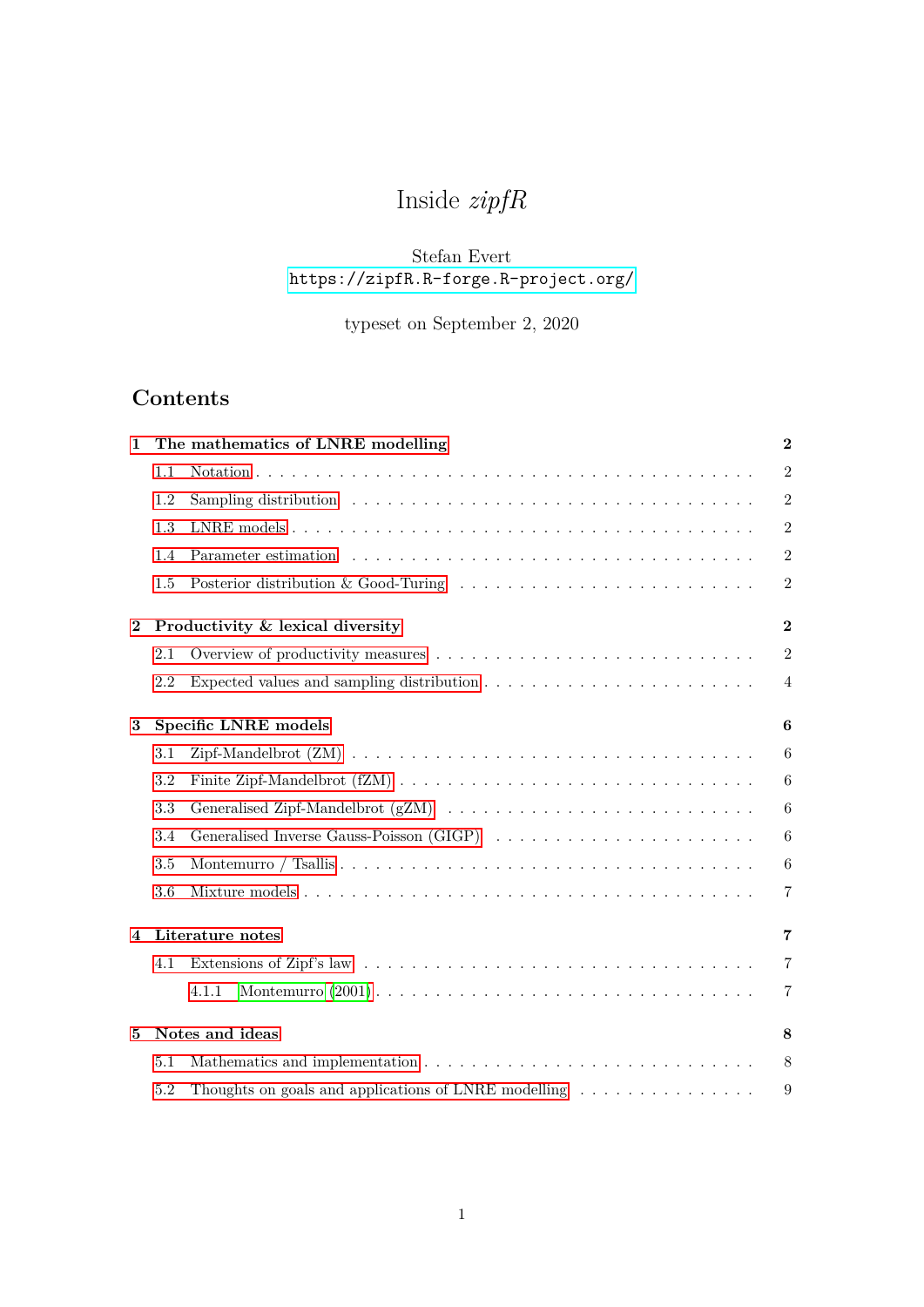## <span id="page-1-0"></span>**1 The mathematics of LNRE modelling**

- <span id="page-1-1"></span>**1.1 Notation**
- <span id="page-1-2"></span>**1.2 Sampling distribution**
- <span id="page-1-3"></span>**1.3 LNRE models**
- <span id="page-1-4"></span>**1.4 Parameter estimation**
- <span id="page-1-5"></span>**1.5 Posterior distribution & Good-Turing**

### <span id="page-1-6"></span>**2 Productivity & lexical diversity**

#### <span id="page-1-7"></span>**2.1 Overview of productivity measures**

$$
TTR = \frac{V}{N}
$$
 (1)

$$
Guiraud's \tR = \frac{V}{\sqrt{N}} = \sqrt{N} \cdot \text{TTR}
$$
\n<sup>(2)</sup>

Carroll's CTTR =  $V/\sqrt{2N} = R/\sqrt{2}$  is fully equivalent.

$$
\text{Herdan's } C = \frac{\log V}{\log N} = \frac{\log \text{TTR}}{\log N} + 1 \tag{3}
$$

Herdan assumes the general power law  $V \sim N^{\alpha}$ , with  $C \to \alpha$  for  $N \to \infty$ . The assumption is met approximately by any infinite Zipf-Mandelbrot population and  $C \to 1/a$ .

$$
\text{Dugast's } k = \frac{\log V}{\log \log N} = \frac{\log (N \cdot \text{TTR})}{\log \log N} \tag{4}
$$

Dugast's 
$$
U = \frac{(\log N)^2}{\log N - \log V} = \frac{\log N}{1 - C}
$$
 (5)

Maas's  $a^2 = (\log N - \log V)/(\log N)^2 = 1/U$  is fully equivalent, but formulated as a measure of "lexical poverty", i.e. low values indicate high productivity.

Brunet's  $W = N^{V^{-a}}$  with  $a = 0.172$  (6)

which looks less ridiculous in the form  $\log W = V^{-a} \cdot \log N$ 

$$
Summer's S = \frac{\log \log V}{\log \log N}
$$
 (7)

is not implemented in *zipfR* because the symbol clashes with Sichel's *S* and because it's taking the double logs to absurdity.

[Baayen](#page-8-2) [\(1992\)](#page-8-2) proposes the productivity index

$$
\mathscr{P}=\frac{V_1}{N}
$$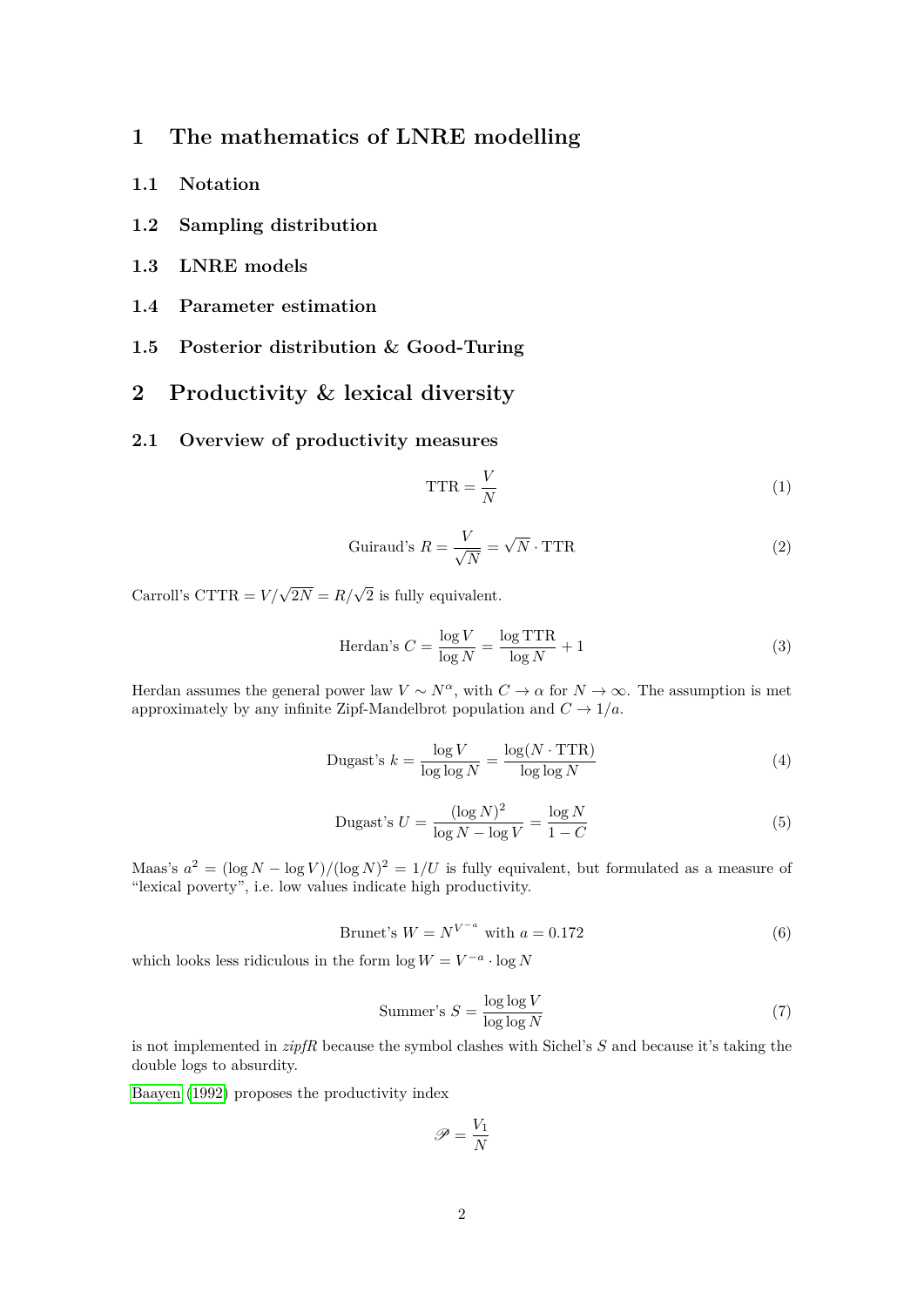(originially from his PhD thesis, Baayen 1989), which corresponds to the slope of the vocabulary growth curve.

$$
\text{Honoré's } H = 100 \frac{\log N}{1 - V_1/V} \tag{8}
$$

$$
\text{Sichel's } S = \frac{V_2}{V} \tag{9}
$$

Michéa's  $M = V/V_2 = 1/S$  is a measure of lexical poverty and fully equivalent to Sichel's S.

For an infinite Zipf-Mandelbrot population, the slope parameter  $\alpha = 1/a$  can directly be estimated from the proportions of hapax [\(Evert 2004:](#page-8-3) 130) and dis legomena [\(Evert 2004:](#page-8-3) 127), which are independent of sample size under certain simplifying assumptions and large-sample approximations:

Stefan's 
$$
\alpha_1 = \frac{V_1}{V}
$$
 and  $\alpha_2 = 1 - 2\frac{V_2}{V_1}$ 

First experiments show that  $\alpha_1$  and  $\alpha_2$  work well for random samples from a ZM population, but can be very sensitive to deviations, esp. in the form of a finite population. Of particular interest is the measure  $\alpha_1$ , which is simply the proportion of hapaxes (in analogy to *S*), and which has also been suggested as an estimator for the Zipf slope parameter by [Rouault](#page-8-4) [\(1978:](#page-8-4) 172).

Also note that Sichel's *S* can be seen as a combination of the two measures:

$$
S = \alpha_1 \frac{1 - \alpha_2}{2}
$$

Entropy *H* needs to be distinguished from Honoré's *H*:

$$
H = -\sum_{i=1}^{\infty} \frac{f_i}{N} \log_2 \frac{f_i}{N} = -\sum_{m=1}^{\infty} V_m \frac{m}{N} \log_2 \frac{m}{N}
$$
(10)

Maximum value depends on *V*, viz.  $H \leq \log_2 V$ . Hence compute normalized entropy (aka evenness or efficiency)

$$
\eta = \frac{H}{\log_2 V} \tag{11}
$$

with  $0 \leq \eta \leq 1$ . (Or better  $\eta^{-1}$  as productivity measure?)  $\eta$  may be problematic due to counterintuitive scaling with sample size, and a quick Web search suggests that unbiased estimation of *H* is really difficult, so we will not pursue  $H$  as a productivity measure (but may implement it do demonstrate problematic issues).

Yule suggested a measure based on statistical moments of the frequency spectrum (which sounds quite absurd but could possibly be motivated in terms of sampling random types), leading to

Yule's 
$$
K = 10^4 \left( -\frac{1}{N} + \sum_{m=1}^{\infty} V_m \left( \frac{m}{N} \right)^2 \right) = 10^4 \cdot \frac{\sum_{m=1}^{\infty} m^2 \cdot V_m - N}{N^2} = 10^4 \cdot \sum_{i=1}^{\infty} \frac{f_i(f_i - 1)}{N^2}
$$
 (12)

Herdan proposed a very similar measure  $v_m \approx$ √ *K* based on a different mathematical derviation:

$$
\text{Herdan's } v_m = \sqrt{-\frac{1}{V} + \sum_{i=1}^{\infty} V_i \left(\frac{i}{N}\right)^2} \tag{13}
$$

Simpson proposed a closely related measure that can be interpreted as an unbiased estimator of a population coefficient  $\delta = \sum_i \pi_i^2$ , i.e. the probability of drawing the same type twice from the population.

Simpson's 
$$
D = \sum_{m=1}^{\infty} V_m \frac{m}{N} \frac{m-1}{N-1} = \sum_{i=1}^{\infty} \frac{f_i}{N} \frac{f_i - 1}{N-1}
$$
 (14)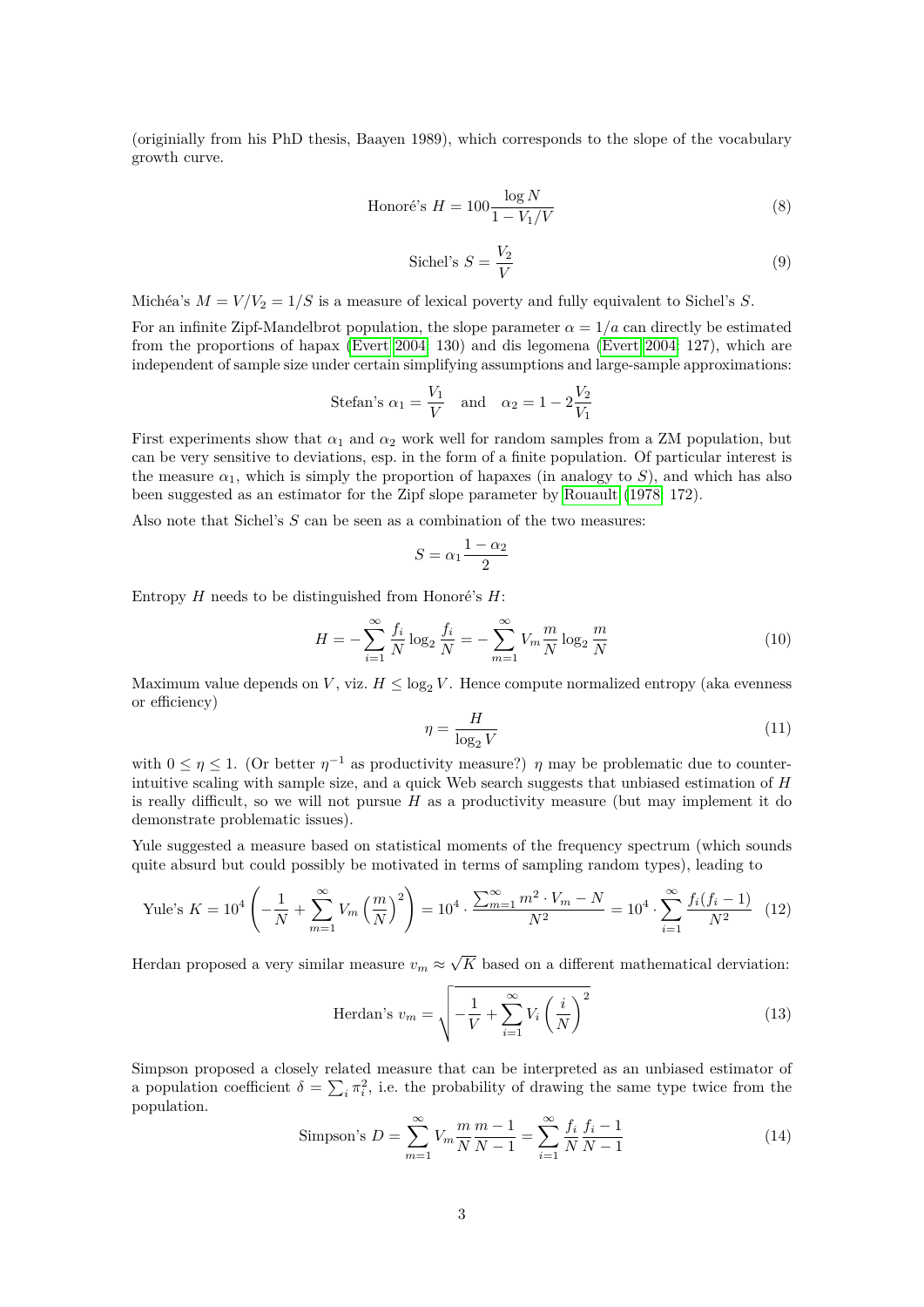For a LNRE population, the coefficient  $\delta$  corresponds to the second moment of type density function:

<span id="page-3-2"></span>
$$
\delta = \int_0^\infty \pi^2 g(\pi) \, d\pi \tag{15}
$$

[Baayen](#page-8-5) *et al.* [\(1996:](#page-8-5) 124) already note that "[t]he values of both *D* and *K* are primarily determined by the high end of the frequency distribution structure".

#### <span id="page-3-0"></span>**2.2 Expected values and sampling distribution**

**Linear transformations of**  $V$  or  $V_m$  Expectations and full sampling distributions can directly be obtained for TTR and other measures that are linear transformations of *V* or a single spectrum element *Vm*. In particular:

$$
E\left[\text{TTR}\right] = \frac{E\left[V\right]}{N} \tag{16}
$$

$$
E\left[R\right] = \frac{E\left[V\right]}{\sqrt{N}}\tag{17}
$$

$$
E[\mathscr{P}] = \frac{E[V_1]}{N} \tag{18}
$$

**Nonlinear transformations of** *V* For a nonlinear transformation  $f(V)$ , approximate expectations can be obtained if the distribution of *V* covers a region in which *f* is approximately linear. In this case,

$$
E[f(V)] \approx f(E[V])
$$
\n(19)

As long as *f* is monotonic, the corresponding equality for the median is always exact. Provided that *V* has a symmetric distribution (e.g. by being approximately normal), we obtain

$$
med[f(V)] = f(med[V]) \approx f(E[V])
$$
\n(20)

We assume that these conditions are met for all productivity measures of this form, but may want to check later whether linearity of the transformation is always a plausible assumption.

$$
E[C] = \frac{\log E[V]}{\log N}
$$
\n(21)

$$
E\left[k\right] = \frac{\log E\left[V\right]}{\log \log N} \tag{22}
$$

$$
E[U] = \frac{(\log N)^2}{\log N - \log E[V]} \tag{23}
$$

$$
E\left[\log W\right] = E\left[V\right]^{-a} \cdot \log N \text{ with } a = 0.172 \tag{24}
$$

*W* seems to have (only) slightly larger curvature than log *W*, so both forms are equally viable.

**Measures involving ratios of**  $V$  and  $V_m$  For such measures, approximate expectations can be obtained from normal approximations to *V* and *V<sup>m</sup>* (which should be very good in the range of samples where the measures are reasonable) and the fact that the ratio of two independet normal variables  $X \sim N(\mu_1, \sigma_1^2), Y \sim N(\mu_2, \sigma_2^2)$  can itself be approximated by a normal distribution

<span id="page-3-1"></span>
$$
\frac{X}{Y} \sim N(\mu, \sigma^2) \quad \text{with} \quad \mu = \frac{\mu_1}{\mu_2}, \quad \sigma^2 = \mu^2 \left( \frac{\sigma_1^2}{\mu_1^2} + \frac{\sigma_2^2}{\mu_2^2} \right) \tag{25}
$$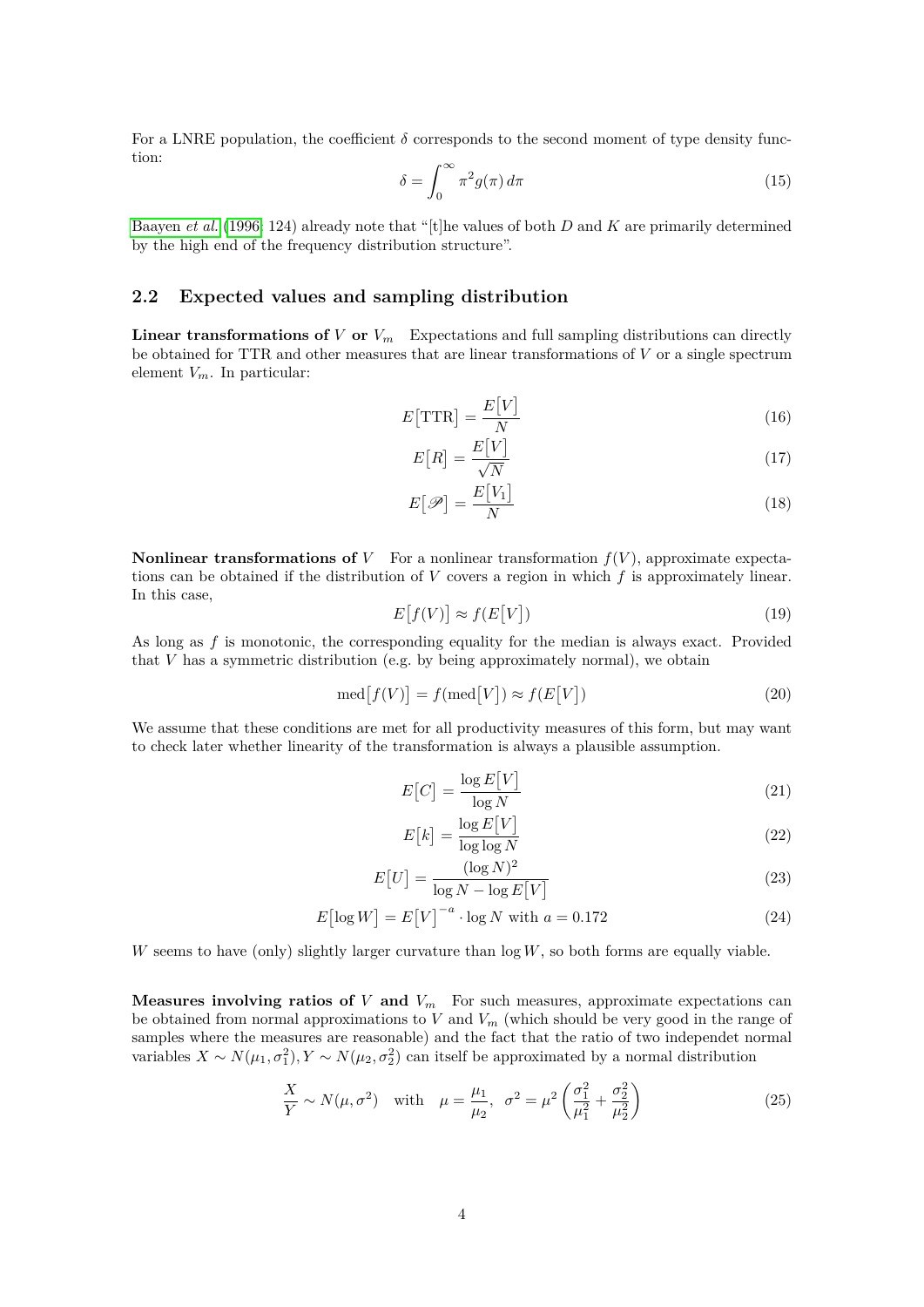provided that  $\mu_i/\sigma_i \gg 1$  [\(Díaz-Francés and Rubio 2013:](#page-8-6) 313). This should also hold for correlated variables *X* and *Y* with the same  $\mu$  but different  $\sigma^2$ , as demonstrated for the special case  $X/(X+Y)$ by [Evert](#page-8-3) [\(2004:](#page-8-3) Lemma A.8). For nonlinear transformations of such ratios, we assume

$$
E\left[f\left(\frac{X}{Y}\right)\right] \approx f\left(E\left[\frac{X}{Y}\right]\right) \approx f\left(\frac{E[X]}{E[Y]}\right) \tag{26}
$$

This yields expectations for:

$$
E[S] = \frac{E[V_2]}{E[V]} \tag{27}
$$

$$
E\left[\alpha_1\right] = \frac{E\left[V_1\right]}{E\left[V\right]}
$$
\n<sup>(28)</sup>

$$
E\left[\alpha_2\right] = 1 - 2\frac{E\left[V_2\right]}{E\left[V_1\right]}
$$
\n<sup>(29)</sup>

$$
E[H] = 100 \frac{\log N}{1 - E[V_1]/E[V]} \tag{30}
$$

**Variance and sampling distribution** Except in the case of linear transformations of *V* or *Vm*, the full sampling distributions are much harder to compute. Approximate variances could be determined from normal approximations to *V* and  $V<sub>m</sub>$  together with [\(25\)](#page-3-1) and a linear approximation

$$
f(X) \approx f(E[X]) + f'(E[X]) \cdot (X - E[X])
$$

Variances would have to be worked out in detail and require a version of [\(25\)](#page-3-1) for correlated variables, possibly based on the proof by [Evert](#page-8-3) [\(2004:](#page-8-3) Lemma A.8).

For the time being, variances and confidence intervals will be determined empirically by parametric boostrapping.

**Measures based on the full frequency spectrum** Expectations for Simpson *D* and Yule *K* are derived from the individual binomial distributions of  $f_i \sim B(N, \pi_i)$ ; additivity of expected values does not required independence of the random variables. Since  $E[f_i] = N\pi_i$  and  $Var[f_i] =$  $N\pi_i(1-\pi_i)$ , we find that

$$
E[f_i^2] = \text{Var}[f_i^2] + E[f_i]^2 = N\pi_i(1 - \pi_i) + (N\pi_i)^2
$$
\n(31)

Application to Simpson's *D* yields

$$
E[D] = \frac{1}{N(N-1)} \sum_{i=1}^{\infty} \left( E[f_i^2] - E[f_i] \right)
$$
  
= 
$$
\frac{1}{N(N-1)} \sum_{i=1}^{\infty} \left( N \pi_i (1 - \pi_i) + (N \pi_i)^2 - N \pi_i \right)
$$
  
= 
$$
\frac{1}{N(N-1)} \sum_{i=1}^{\infty} \pi_i^2 (N^2 - N) = \sum_{i=1}^{\infty} \pi_i^2 = \delta
$$

proving the claim that *D* is an unbiased estimator of the population coefficient *δ* [\(Simpson 1949:](#page-8-7) 688).

If we approximate the binomial distributions of  $f_i$  with Poisson distributions (as in the simplified Poisson sampling approach to LNRE models), we have  $E[f_i] = N\pi_i$  and  $E[f_i^2] = N\pi_i + (N\pi_i)^2$ .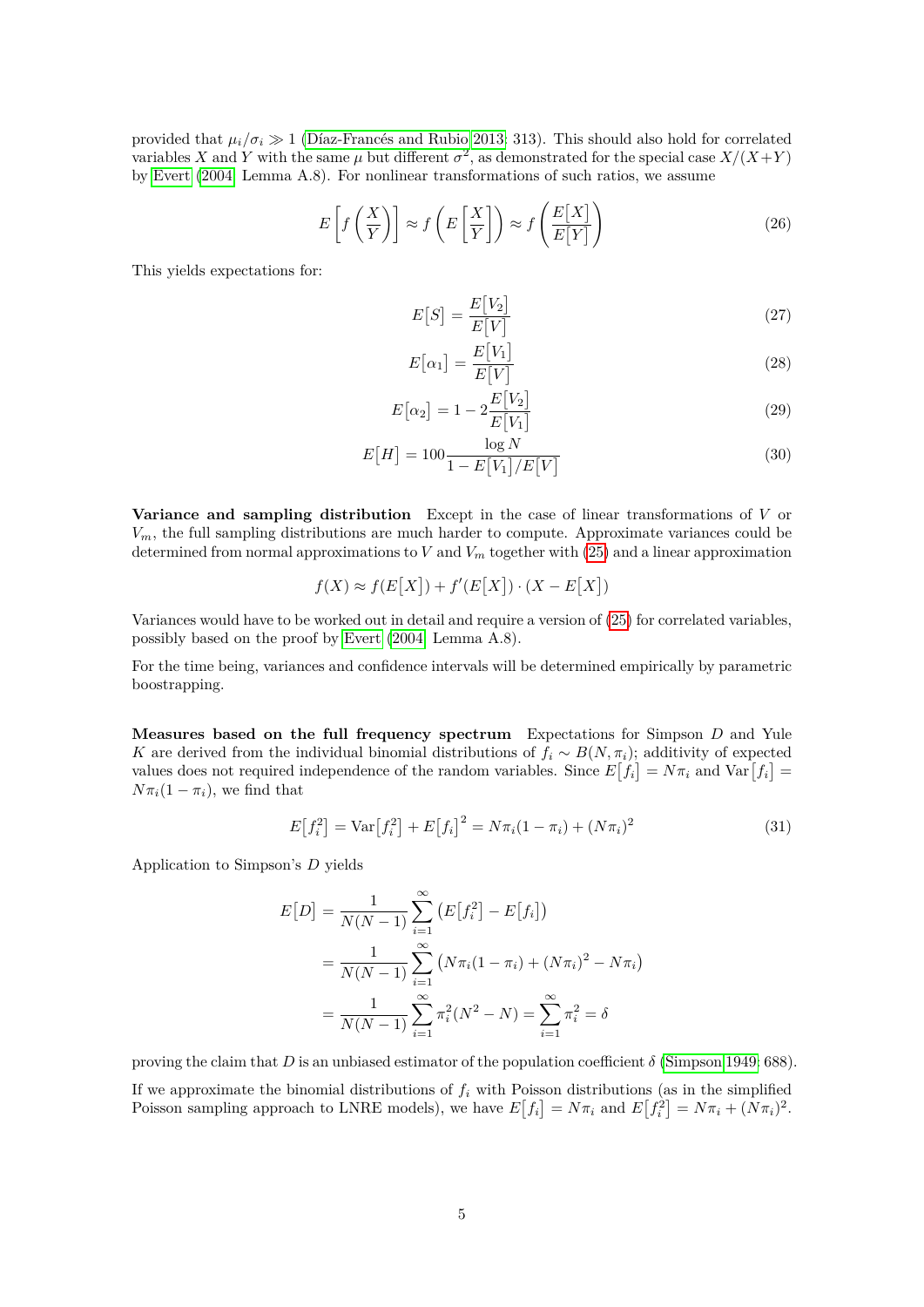Under these assumptions, Yule's *K* becomes an unbiased estimator:

$$
E[K] = \frac{10^4}{N^2} \cdot \sum_{i=1}^{\infty} \left( E[f_i^2] - E[f_i] \right)
$$
  
= 
$$
\frac{10^4}{N^2} \cdot \sum_{i=1}^{\infty} N^2 \pi_i^2 = 10^4 \cdot \sum_{i=1}^{\infty} \pi_i^2 = 10^4 \cdot \delta
$$

With binomial sampling, the expectation is  $E[K] = 10^4 \frac{N-1}{N} \delta$ .

An equation for the variance of *D* is provided by [Simpson](#page-8-7) [\(1949:](#page-8-7) 688) and may be accepted without further proof, given that his claim about  $E[D]$  was correct.

### <span id="page-5-0"></span>**3 Specific LNRE models**

#### <span id="page-5-1"></span>**3.1 Zipf-Mandelbrot (ZM)**

The second moment  $\delta$  of the tdf [\(15\)](#page-3-2) is easily obtained from [\(33\)](#page-5-6) by setting  $A = 0$  (which also applies to the normalizing constant *C*):

$$
\delta = \frac{C}{2 - \alpha} B^{2 - \alpha} = \frac{(1 - \alpha)B^{2 - \alpha}}{(2 - \alpha)B^{1 - \alpha}}
$$
\n(32)

#### <span id="page-5-2"></span>**3.2 Finite Zipf-Mandelbrot (fZM)**

<span id="page-5-6"></span>The second moment  $\delta$  of the tdf [\(15\)](#page-3-2) is given by

$$
\delta = \int_0^\infty \pi^2 g(\pi) d\pi = C \int_A^B \pi^{1-\alpha} d\pi
$$
  
= 
$$
C \left[ \frac{\pi^{2-\alpha}}{2-\alpha} \right]_A^B = \frac{C}{2-\alpha} \left( B^{2-\alpha} - A^{2-\alpha} \right)
$$
  
= 
$$
\frac{1-\alpha}{2-\alpha} \cdot \frac{B^{2-\alpha} - A^{2-\alpha}}{B^{1-\alpha} - A^{1-\alpha}}
$$
 (33)

#### <span id="page-5-3"></span>**3.3 Generalised Zipf-Mandelbrot (gZM)**

#### <span id="page-5-4"></span>**3.4 Generalised Inverse Gauss-Poisson (GIGP)**

#### <span id="page-5-5"></span>**3.5 Montemurro / Tsallis**

Based on original research by Tsallis, [Montemurro](#page-8-0) [\(2001\)](#page-8-0) proposes the following type density Insert referfunction: **ences to Tsallis** 

<span id="page-5-8"></span><span id="page-5-7"></span>
$$
g(\pi) = C \left(\mu \pi^R + (\lambda - \mu)\pi^Q\right)^{-1}
$$
\n(34)

with parameters  $1 < R < Q$  and  $\mu, \lambda \in \mathbb{R}$ , normalising constant *C* and possible restriction to a suitable region  $A \leq \pi \leq B$ . Eq. [\(34\)](#page-5-7) is derived from a differential equation for the rank-frequency relationship, which does not have a closed-form rank-frequency solution in the general case. See Sec. [4.1.1](#page-6-3) for motivation and details.

It will be difficult to obtain closed-form solutions for  $E[V], E[V_m]$  and other relevant quantities from Eq. [\(34\)](#page-5-7), and numerical integration may often be required.

Montemurro's LNRE model can be thought of as a smooth interpolation between two power laws with different slopes that hold in different frequency ranges. Therefore, a two-segment gZM model (Sec. [3.3\)](#page-5-3) or a mixture of two  $\text{ZM/gZM}$  models (Sec. [3.6\)](#page-6-0) should give an approximation to Eq. [\(34\)](#page-5-7), but will be much easier to handle mathematically (closed-form solutions, numerical accuracy).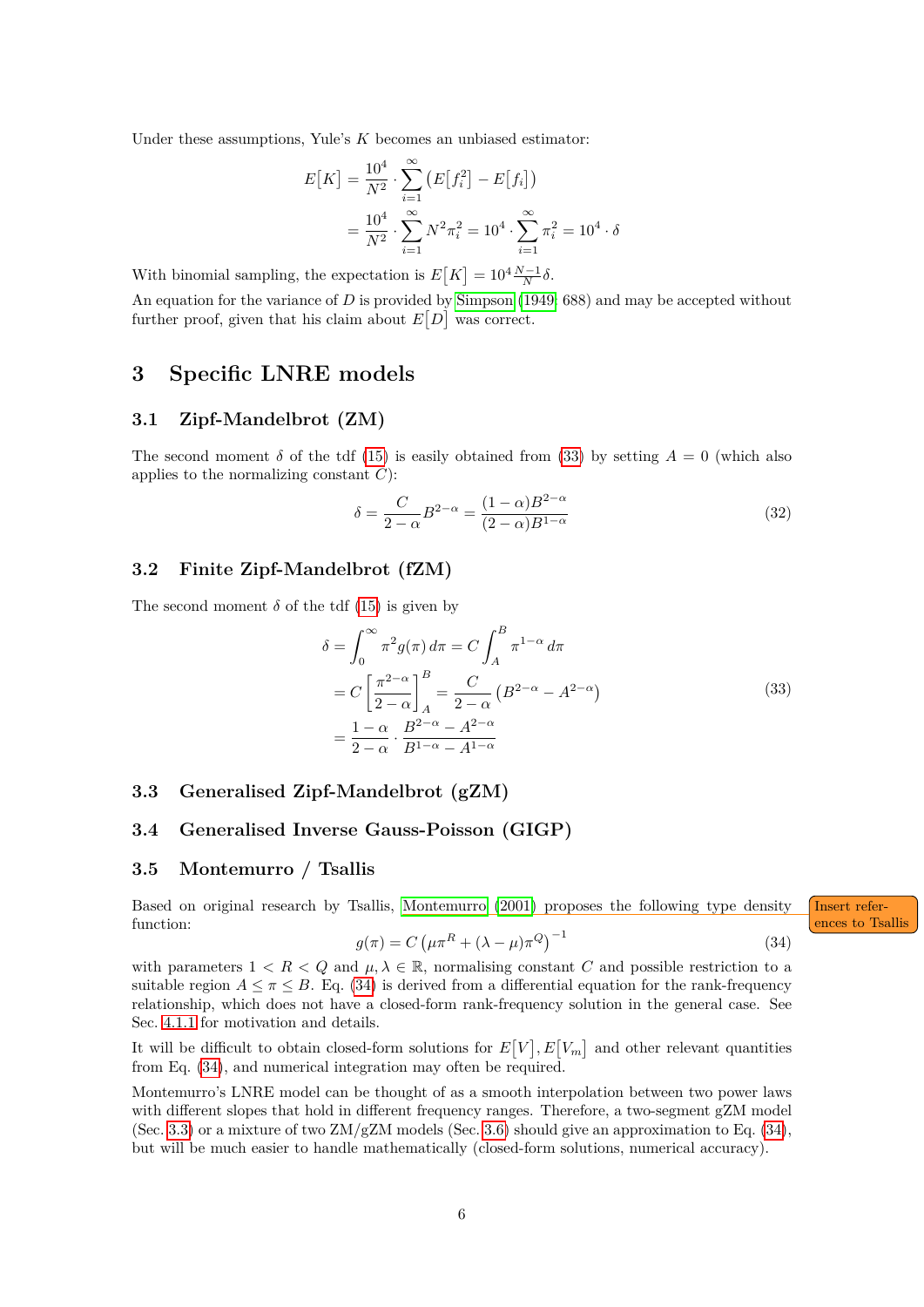#### <span id="page-6-0"></span>**3.6 Mixture models**

<span id="page-6-5"></span>Write up mathematics and purpose of mixture models

### <span id="page-6-1"></span>**4 Literature notes**

#### <span id="page-6-2"></span>**4.1 Extensions of Zipf's law**

#### <span id="page-6-3"></span>**4.1.1 [Montemurro](#page-8-0) [\(2001\)](#page-8-0)**

[Montemurro](#page-8-0) [\(2001\)](#page-8-0) proposes an extension to Zipf's law that results in a better empirical fit for higher ranks (i.e., low-frequency data), while Zipf-Mandelbrot only improves the fit for low ranks. Based on all-words Zipf rankings for various literary corpora compiled from Gutenberg e-texts, he observes that the original form of Zipf's law (with  $a \approx 1$ ) only seems to hold for a "middle range" of frequency ranks,  $r \approx 100 \dots 2000/6000$  (depending on corpus size). He further claims that higher ranks follow a similar power law with steeper slope  $(a \approx 2...3)$ .

In the following, notation has been adjusted to *zipfR* conventions:

- $r = \text{Zipf rank (original: } s)$
- $p_r$  = relative frequency of *r*-th type in Zipf ranking (original:  $f(s)$ )
- $Q, R = \text{Zipf slopes (original: } q, r)$

Noting that the Zipf-Mandelbrot law can be derived from a differential equation

$$
\frac{dp}{dr} = -\lambda p^Q \tag{35}
$$

(Eq. (3), p. 572), he derives a generalisation from the differential equation

<span id="page-6-4"></span>
$$
\frac{dp}{dr} = -\lambda p^R - (\lambda - \mu)p^Q \tag{36}
$$

 $(Eq. (4), p. 572)$ . There are closed-form solutions for the special cases  $R = Q = 1$  (Zipf-Mandelbrot) and  $R = 1, Q > 1$  (Zipf's law in middle range, steeper slope for higher ranks), but not for the general case  $1 < R < Q$  (p. 573).

Empirically, a good fit is obtained for literary corpora from single authors, using the closed form solution with  $R = 1, Q > 1$ :

$$
p_r = \left(1 - \frac{\lambda}{\mu} + \frac{\lambda}{\mu} e^{(Q-1)\mu r}\right)^{-\frac{1}{Q-1}}
$$
\n(37)

 $(Eq. (6), p. 573)$ . For larger, composite corpora, the general form  $1 < R < Q$  seems to be required. The differential equation [\(36\)](#page-6-4) and its various closed-form or implicit solutions are attributed to Constantino Tsallis: The Constantino Tsallis: The Constantino Tsallis: The Constantino Tsallis: The Constantino Tsallis: The Constantino Tsallis: The Constantino Tsallis: The Constantino Tsallis: The Constantino Tsallis: T

<span id="page-6-6"></span>• Tsallis/Bemski/Mendes (1999), *Phys Lett A* 257, 93

- Tsallis (1988), *J Stat Phys* **52**, 479 underlying framework of statistical mechanics
- Montemurro says that Tsallis has suggested application to linguistic data in "private communication"
- Denisov (1997), *Phys Lett A* **235**, 447 relates Zipf-Mandelbrot law to "fractal structure of symbolic sequences with long-range correlations" (p. 572)

by Tsallis &

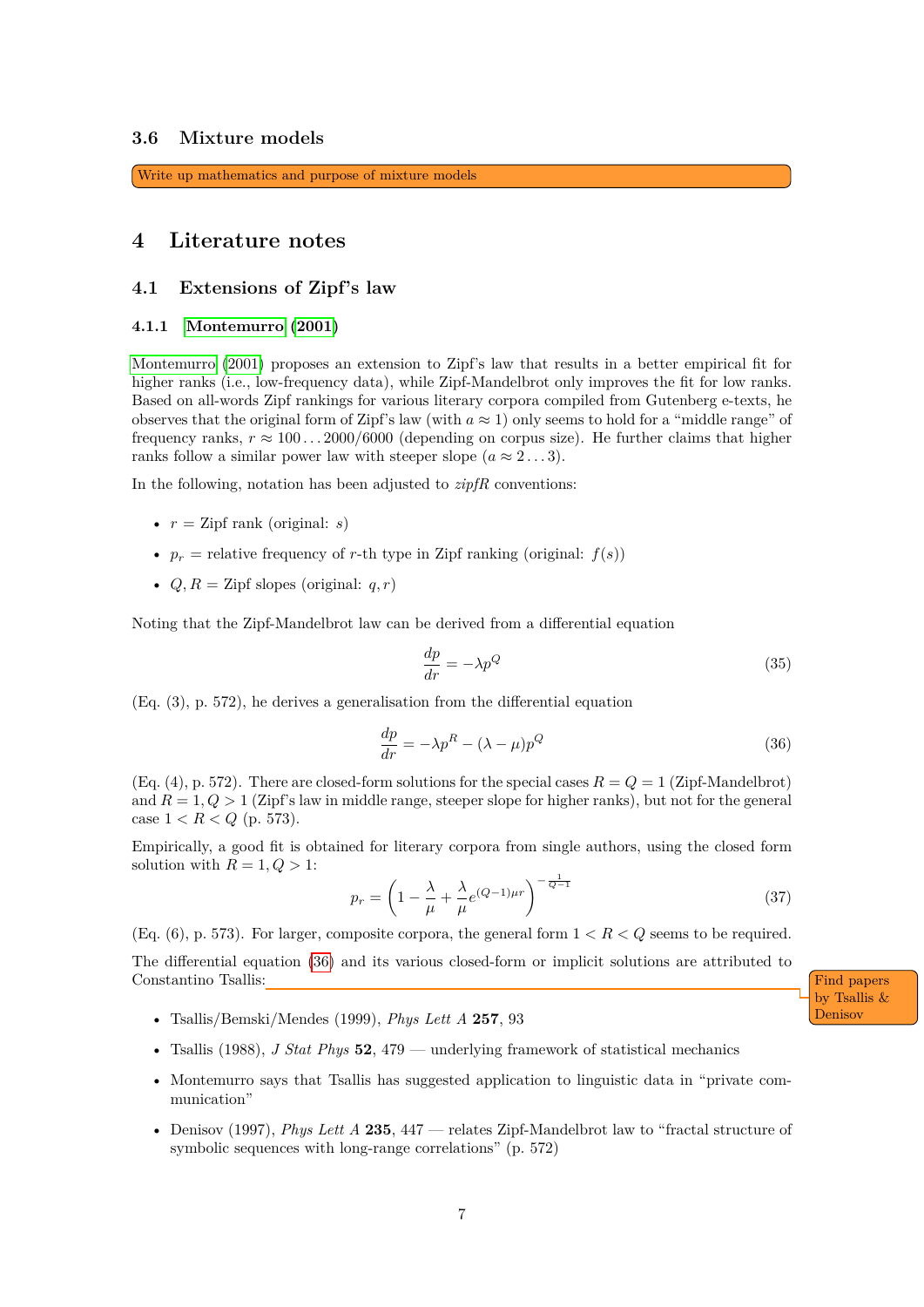Montemurro notes that with some approximations, the general case can be expressed in closed form as a type density function (which he awkwardly refers to as a "probability density"), resulting in the LNRE model:

$$
g(\pi) \propto \left(\mu \pi^R + (\lambda - \mu)\pi^Q\right)^{-1} \tag{38}
$$

See Sec. [3.5](#page-5-5) for more information on this LNRE model.

Montemurro postulates that the two power laws may correspond to "general" and "specialised" vocabulary without further evidence: "This suggests . . . the vocabularies can be divided into two parts of distinct nature: one of basic usage . . . , and a second part containing more specific words with a less flexible syntactic function." (p. 571, citing then unpublished work by Ferrer & Solé). If we accept this claim, a linear mixture model (Sec. [3.6\)](#page-6-0) would be much more appropriate than a hard split at rank  $r \approx 2000 \dots 6000$ .

There is a completely unfounded claim at the end of the paper that "it seems quite plausible that there may be a deep connection between differential equation (4) and the actual processes underlying the generation of syntactic language." (p. 577).

## <span id="page-7-0"></span>**5 Notes and ideas**

#### <span id="page-7-1"></span>**5.1 Mathematics and implementation**

- LNRE model fit may be affected by a small number of very high-frequency types, esp. "echo" tokens [\(Baroni and Evert 2007\)](#page-8-8) or the "other" type when modelling vocabulary growth wrt. all tokens (*external productivity*). It would probably be useful to separate the most frequent types, estimate their occurrence probabilities directly (MLE are reliable barring non-randomness effects), and apply the LNRE model only to the remaining vocabulary. This should present no major mathematical obstacles, but will have to be taken into account throughout the implementation (expectations, variances, chi-squared statistics, etc.).
- Standard LNRE fitting uses only the low end of the frequency spectrum and may produce an unsatisfactory fit for the "middle range" of the Zipf ranking. If we want to account for these data as well – esp. in connection with mixture models (Sec. [3.6\)](#page-6-0) and  $gZM$  (Sec. [3.3\)](#page-5-3) – a different goodness-of-fit goal function will be needed for parameter estimation.

One possibility is to pool multiple frequency classes together, e.g. on a logarithmic scale:  $m = 1, \ldots, 10, m = 11 \ldots 14, m = 15 \ldots 20, m = 21 \ldots 50, m = 51 \ldots 100, m = 101 \ldots 1000$ etc.; granularity will have to be adjusted to the available data, of course. Assuming the usual multivariate Gaussian joint distriubtion for the original frequency spectrum, the pooled frequency spectrum should also be multivariate Gaussian as a linear map of the original spectrum. Expectations, variances and covariances should be straightforward, although care has to be taken to avoid performance and/or numerical accuracy issues.  $\int$  Are there sim-

- <span id="page-7-3"></span>• Sometimes it would be useful to fit a LNRE model to multiple frequency spectra. E.g. for Gordon Pipa's neural spiking data, where it is plausible that trials for the same condition follow the same Zipfian distribution, but data cannot be pooled directly; or to avoid overfitting of non-random data by parallel parameter estimation from frequency spectra at different sample sizes. Such *co-estimation* should be relatively straightforward to implement by adding up cost functions (perhaps with suitable scaling to account for different sample sizes), but custom estimators available for some of the models can no longer be used.
- One problem of the fZM implementation may be numerical accuracy due to cancellation when "short" Gamma integrals are calculated as differences between incomplete Gamma functions, esp. on very small or otherwise extreme samples. This will become much more virulent for gZM models with many components. Suggest a two-step strategy:

<span id="page-7-2"></span>plified equations for expectations and (co)variances of a pooled frequency spectrum?

Is " $co$ estimation" an appropriate term?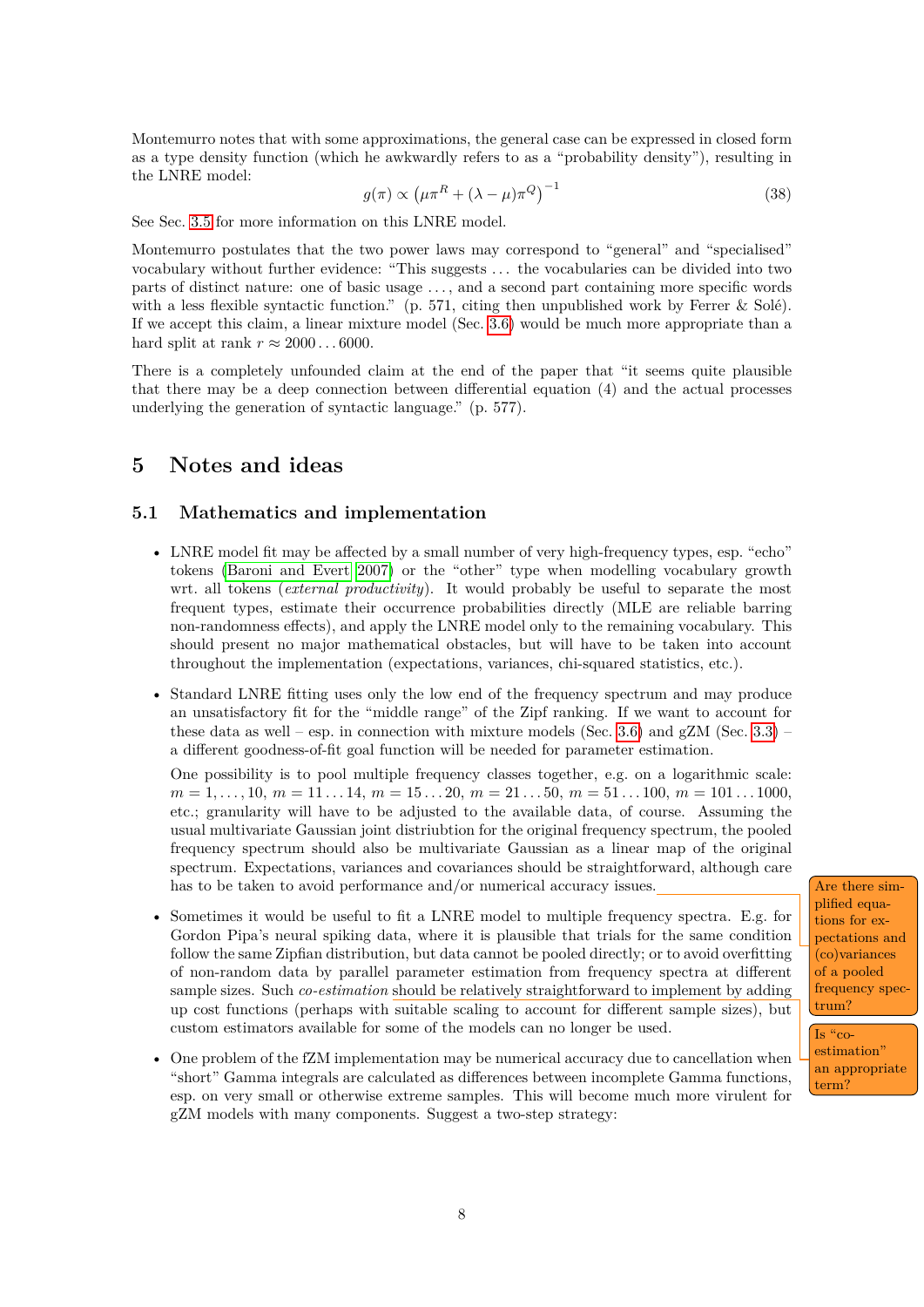- 1. Encapsulate finite Gamma integrals into a helper function, which estimates cancellation errors and collects statistics. This should be controlled by a global debug option for  $zipfR$  (set with  $zipfR.par()$ ).
- 2. Implement more accurate algorithm for finite Gamma integrals. So far, the only solution seems to be numeric integration, which is easy and accurate for monotonic functions (possibly splitting integrand into monotonic parts). Code might be implemented in R (using standard numeric integration functions) for preliminary testing.
- 3. Reimplement numeric integration in C; for better efficiency and accuracy on "long" Gamma integrals, might compute incomplete Gamma function first and run numeric integration only when estimated cancellation error exceeds a pre-defined threshold (also set with zipfR.par()).

#### <span id="page-8-1"></span>**5.2 Thoughts on goals and applications of LNRE modelling**

• Most research on Zipf's law (both Zipf himself and more recent work by physicists) focuses on middle-range frequency ranks, which are highlighted in a logarithmic rank-frequency graph. By contrast, LNRE models [\(Khmaladze 1987;](#page-8-9) [Baayen 2001\)](#page-8-10) based on truncated frequency spectra are only interested in the lowest-frequency types. Note that for typical applications – productivity, vocabulary growth, estimation of vocabulary diversity, adjusted significance tests – only such lowest-frequency types are of major concern, as probability estimates for middle- and high-frequency data can be obtained directly from any sizable corpus. This is explains why most LNRE models find Zipf slows  $a \gg 1$  rather than  $a \approx 1$  as observed by Zipf and related work.

### **References**

- <span id="page-8-2"></span>Baayen, Harald (1992). Quantitative aspects of morphological productivity. *Yearbook of Morphology 1991*, pages 109–149.
- <span id="page-8-5"></span>Baayen, Harald; van Halteren, Hans; Tweedie, Fiona (1996). Outside the cave of shadows: Using syntactic annotation to enhance authorship attribution. *Literary and Linguistic Computing*, **11**(3), 121–132.
- <span id="page-8-10"></span>Baayen, R. Harald (2001). *Word Frequency Distributions*. Kluwer Academic Publishers, Dordrecht.
- <span id="page-8-8"></span>Baroni, Marco and Evert, Stefan (2007). Words and echoes: Assessing and mitigating the nonrandomness problem in word frequency distribution modeling. In *Proceedings of the 45th Annual Meeting of the Association for Computational Linguistics*, pages 904–911, Prague, Czech Republic.
- <span id="page-8-6"></span>Díaz-Francés, Eloísa and Rubio, Francisco J. (2013). On the existence of a normal approximation to the distribution of the ratio of two independent normal random variables. *Statistical Papers*, **54**(2), 309–323.
- <span id="page-8-3"></span>Evert, Stefan (2004). *The Statistics of Word Cooccurrences: Word Pairs and Collocations*. Dissertation, Institut für maschinelle Sprachverarbeitung, University of Stuttgart. Published in 2005, URN urn:nbn:de:bsz:93-opus-23714. Available from <http://www.collocations.de/phd.html>.
- <span id="page-8-9"></span>Khmaladze, E. V. (1987). The statistical analysis of large number of rare events. Technical Report MS-R8804, Department of Mathematical Statistics, CWI, Amsterdam, Netherlands.
- <span id="page-8-0"></span>Montemurro, Marcelo A. (2001). Beyond the Zipf-Mandelbrot law in quantitative linguistics. *Physica A*, **300**, 567–578.
- <span id="page-8-4"></span>Rouault, Alain (1978). Lois de Zipf et sources markoviennes. *Annales de l'Institut H. Poincaré (B)*, **14**, 169–188.

<span id="page-8-7"></span>Simpson, E. H. (1949). Measurement of diversity. *Nature*, **163**, 688.